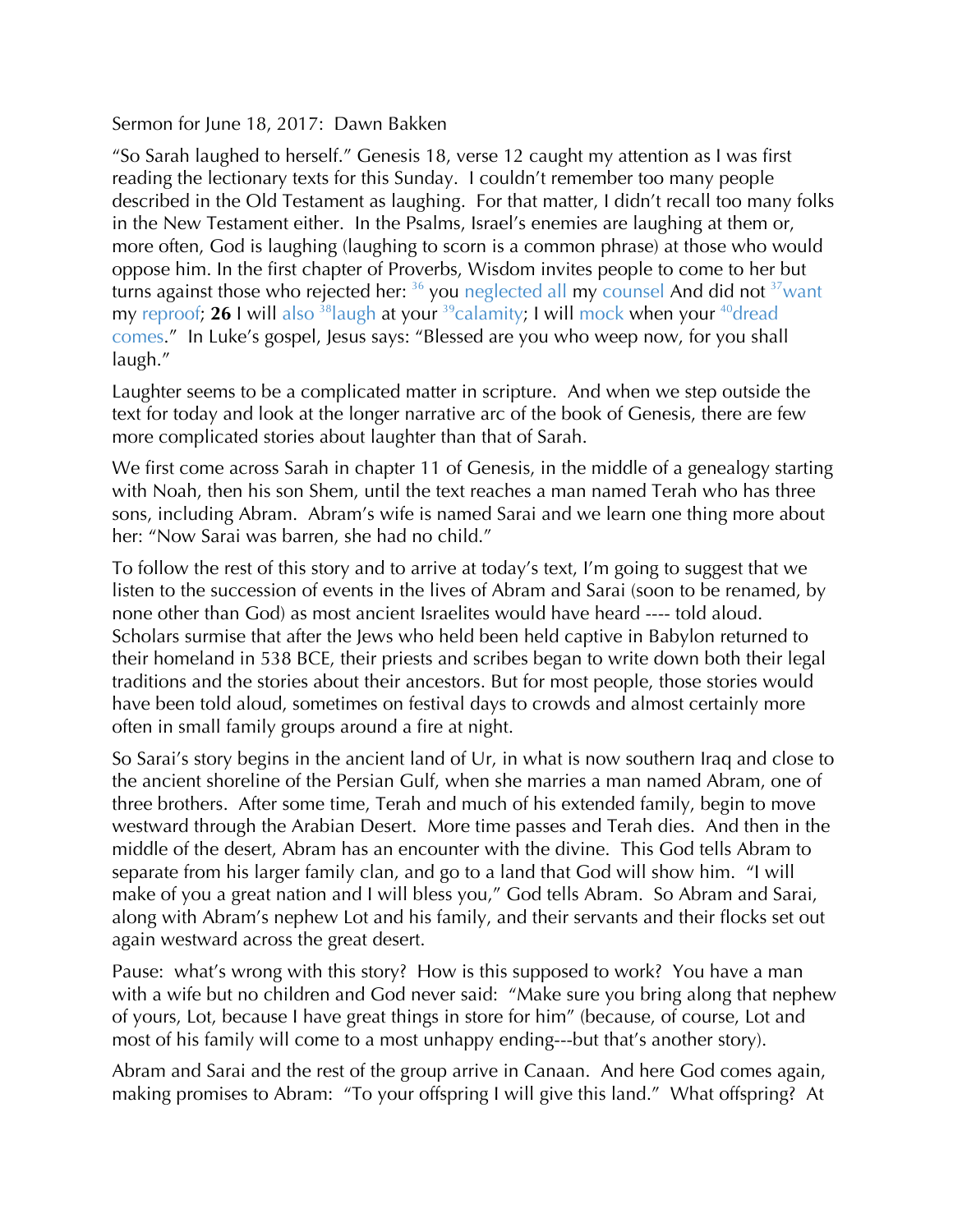this point, the listeners, most of whom have heard this story before, are settling in for all the twists and turns, because there's a doozy coming right up.

Time goes by and a famine strikes the region of Canaan. Abram and Sarai and their clan head southward into Egypt, hoping to find fertile land to graze their flocks close to the Nile River. Then Abram really throws a wrench into the works. "Just look at how beautiful you are," he says to Sarai. "Just in case some powerful Egyptian decides he wants you, since we're powerless in this strange land, you tell everyone you're my sister." Tell them this, Abram says, "that it may go well with me because of you and that my life may be spared on your account." Enter into our tale no-one but the Pharoah himself, who swoops in and takes away Sarai. And lo and behold, Abram is right, at least at first. Everyone lives and Abram becomes wealthy as a result of Pharoah's generosity and good will.

So, hit the pause button again: we're supposed to be hearing about a group of people in Canaan and they're all in Egypt now, and Abram still doesn't have any children, and now his wife is living in the court of the Egyptian pharoah, presumably either as a wife or a concubine, and there's no indication in this tale that Abram ever expected to get his wife back again.

But it's God who is truly writing this story and now God steps in. Abram is a coward and an opportunist and he has treated his wife like an animal; the fact that under the patriarchal society of the day this was not only possible but certainly done to more women than Sarai does not make it right. God intervenes and afflicts Pharoah's household with a few pre-Exodus plagues. Pharoah figures it all out somehow. "What is this you have done to me?" he asks Abram.

So the whole clan is expelled from Egypt but Abram arrives back in Canaan a much wealthier man, the respected head of a large and prosperous clan. Lot and Abram have a few more adventures in chapters 13 and 14, and then we get back to the heart of the story. Abram and God are in the midst of one of their periodic discussions and Abram finally lays out the problem: What will you give me, for I continue childless? And since this conversation is taking place in the middle of the night, God says Look up and look at the stars --- that's how many descendants you will have. And, we are told, Abram believes in God's promise.

Now to the next part of the tale, which we can treat only in part. The triangle, soon to be a complicated rectangle, of Abram and Sarai and Sarai's Egyptian maid, Hagar. Ten years have passed since the return from Egypt and still no children for the couple. Now, for the first time in the story, we hear Sarah's voice.

"The Lord has prevented me from having children," she tells her husband. Let me have a child through my slave. Sarai, as the text says, "gives" Hagar to Abram, echoing the way in which Abram handed over Sarai to Pharoah. Some very complicated power relationships going on in this story. Sarai uses what power and influence she has as the wife of the head of the clan and as Hagar's mistress and owner; she makes a desperate attempt to secure her position by giving her husband a son, even though she will not be its biological mother.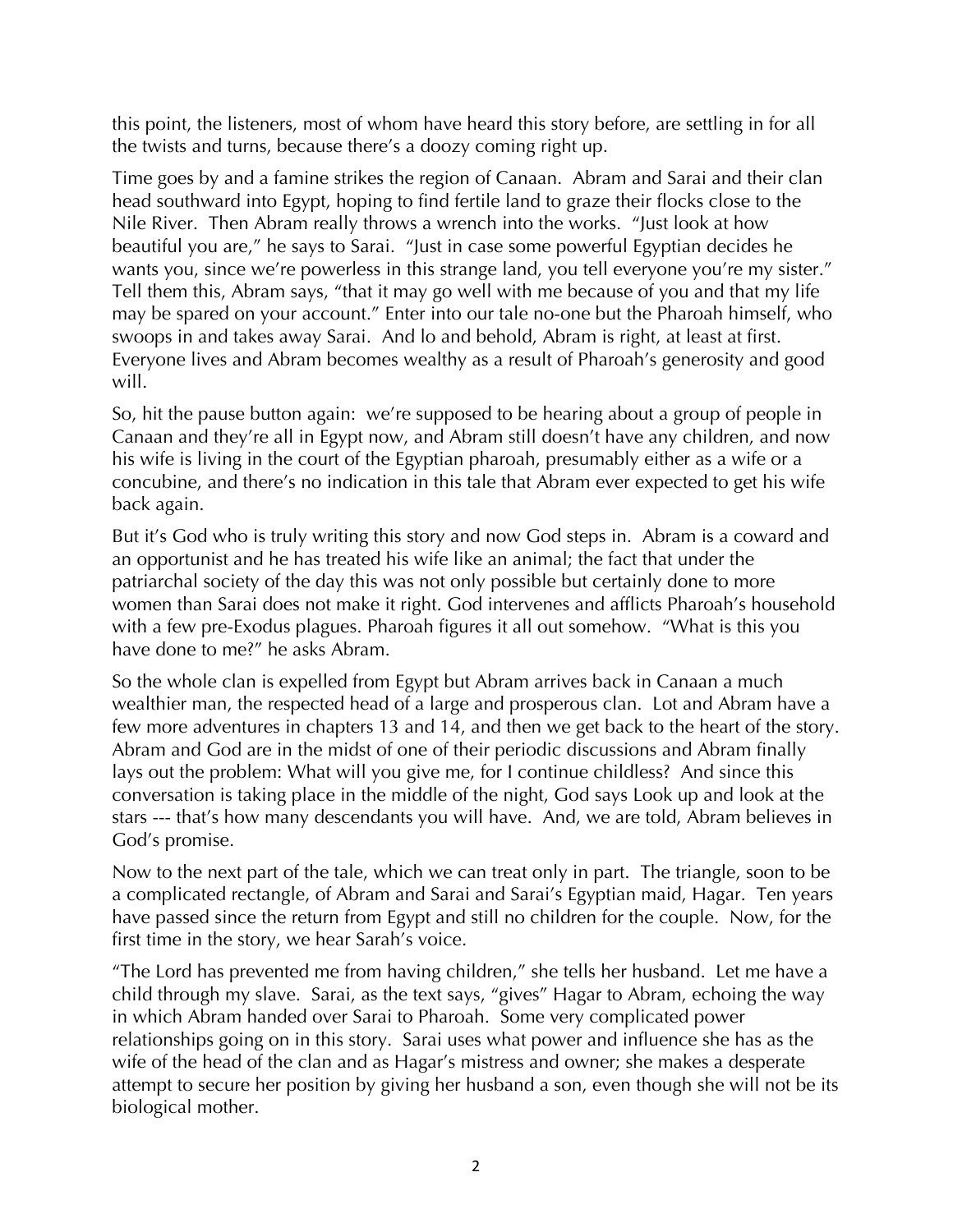And now the story picks up speed again. Hagar becomes pregnant and makes a power grab of her own. She acts disrespectfully toward Sarai and Sarai is having none of it. It is tempting to hear the frustration and anger of a lifetime in Sarai's words to her husband: "May the wrong done to me be on you!" she exclaims. I did this for you and look what happened. Now, she says dramatically, "May the Lord judge between you and me."

Abram caves. As the head of the clan, he could, no doubt should, have found a way to adjudicate between the women. Instead, he says, "Your slave girl is in your power; do to her as you please." And Sarai takes out her rage on Hagar and expels her from the clan.

Now comes the dramatic scene of a desperate, pregnant Hagar alone in the desert when an angel appears. God, it seems, does not take sides in the way that Abram did. Hagar receives her own promise of a son and a future for that son, and, chastened, she returns to Abram and Sarai.

Fast forward a few years. God is back again, giving Abram another promise and making a formal covenant with him--- a binding promise for future generations. You will be the father of entire nations, God says as he renames him Abraham and renames his wife as Sarah. And to cap off this grand vision, God promises one more thing: another son and this one from your wife Sarah.

Abraham's response to all of this must have been one of the listeners' favorite parts of the story. Does he fall on his face praising God? Well, not exactly. He does fall on his face but he's laughing. All this buildup, all these incredible promises, and apparently it's just too much for poor Abraham. He loses it. He starts laughing and he laughs so hard that he falls down and he still keeps laughing. Abram says (to himself, according to the text): I'm too old for this and so is Sarah! She's way past the age to have a child! A little more diplomatic now, Abraham says to God: "Oh that Ishmael may live in your sight!" In other words, I already have a son and if you want to do all of this, then he's right here and I'm perfectly fine with it being him.

But once again, God is in charge of the story. He repeats it once more for Abraham: Sarah's son and not Hagar's. So the conversation ends and Abraham goes off and begins to honor his part of this new covenant by circumcising every male in his household. There is, by the way, no indication in this part of the story (nor in previous parts of the story) that Abraham has ever mentioned all of these promises to his wife Sarah. And as today's text shows us, he doesn't tell her anything about this promise either.

So we come to a day when three men arrive in Abraham's compound. They are brought to, or perhaps simply appear at, Abraham and Sarah's tent. And as guests, they are received by the patriarch of the clan and made welcome.

As would have been the custom in a male-dominated society, it is Abraham who comes out to meet the visitors while Sarah remains in the tent. Before we get too deeply into the details, we should note the textual difficulties in the story. Apparently there were two traditions associated with this story: in the first, God appears to Abraham in human form; in the second, three messengers, presumably angels, appear on God's behalf. In either case, Abraham reacts as a good host would: he greets his visitors, bowing to them, offering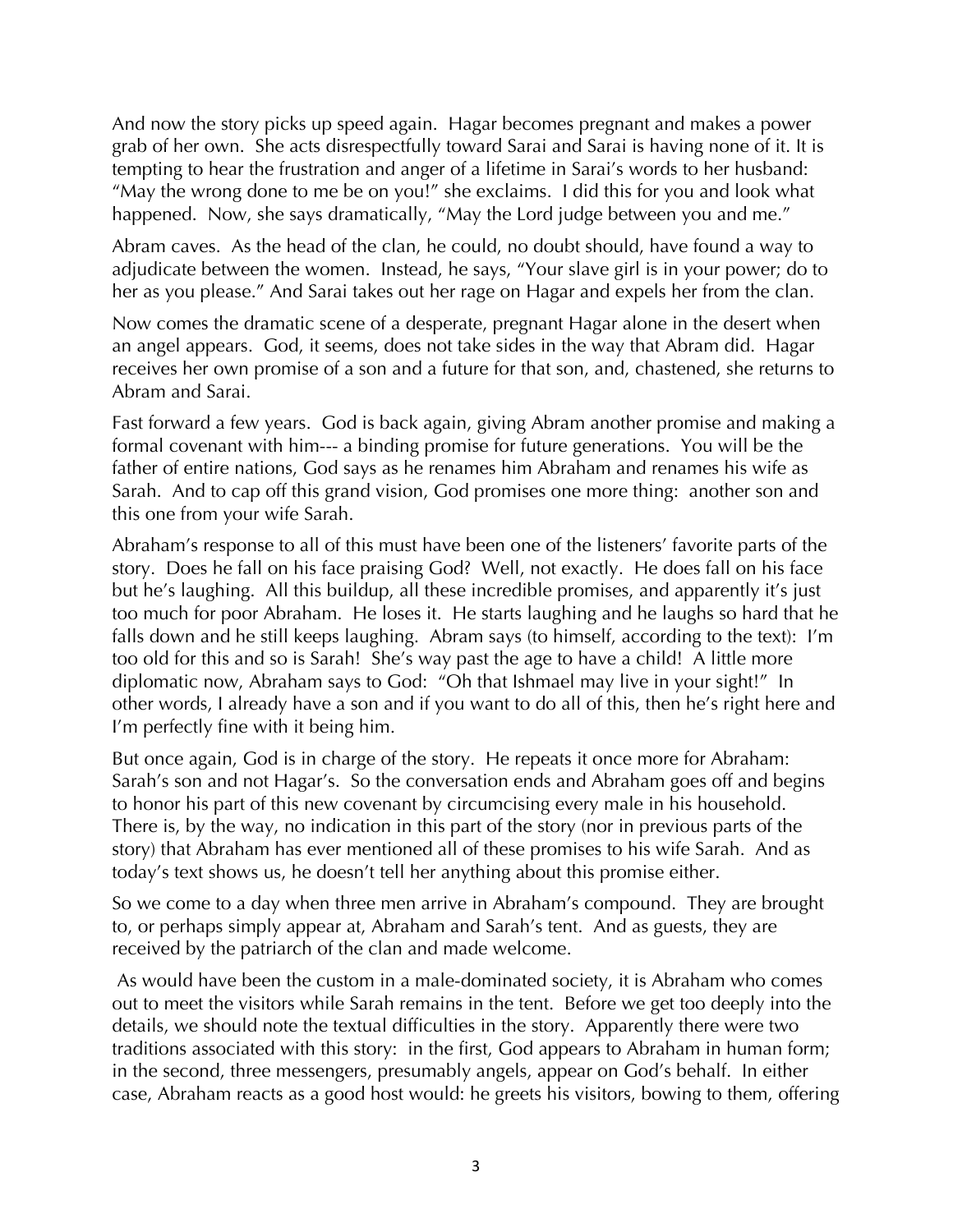water to drink and water to wash their feet. He also offers them food and rest under the trees near his tent. As a good host, he hurries into the tent to tell Sarah to start preparing bread and then goes to his servants, who slaughter a calf and prepare it for the guests. Then Abraham stands by as his guests rest and eat.

Then the conversation begins and an odd conversation it is. "Where is your wife, Sarah?" one of the men asks. Why are three strangers asking after Abraham's wife? Are they not here to have a conversation with Abraham? "She is there in the tent," Abraham answers, probably wondering himself. Then one of the visitors gets right to the point: "I will surely return to you in due season and your wife Sarah will have a son."

Hardly a bombshell for those listening to the story but imagine Sarah's reaction. For all these years, as God and Abraham have spoken together of descendants and nations and covenants, Sarah has apparently been unaware of these discussions and the ensuing promises. She is, by now, an elderly woman by any standards, long past the biological time in which she might have had children. But at this crucial point in the story, God, not Abraham, tells Sarah the good news.

Sarah has been standing at the entrance to the tent, observing and listening. And she hears what the visitor says. And she laughs. She laughs to herself, according to the story, not wanting to be found out eavesdropping. "My husband is old and I am old," she says to herself, and shall we again "have pleasure"---presumably, resume marital relations so that I might conceive?

Now God/the angel speaks up and asks Abraham (presumably Sarah is still inside the tent): why is your wife laughing? Is anything too wonderful for God?

And poor Sarah panics a little. She has been caught eavesdropping and what's more it has become obvious that these are no ordinary visitors and perhaps she has offended not only human men but messengers of God and thereby offended Deity. "I did not laugh," she says. "Yes, you did," says……

Says somebody. Some versions of the Bible translate the ambiguous he as God. Has Sarah lied to God? And does this response---"yes, you did"-- indicate that God is angry with or disapproving of Sarah? Based upon these few verses, Sarah has frequently been judged for her laughter, and judged quite harshly at that.

Interestingly, Jewish rabbinic commentary on the story is some of the least judgmental. Rabbis whose study was codified over the centuries of the first millennium in collections such as the Mishnah and the Talmud wisely point out that Sarah and Abraham had essentially the same reaction to the news. One rabbinic story says that it was indeed God who posed the question and called out Sarah on her denial. Sarah, the rabbis say, made a true comment about Abraham's age which, nevertheless, would have hurt the old man's feelings. So God makes a comment that focuses on Sarah's laughter and NOT on her words about Abraham's age: "Abraham might have taken amiss what his wife had said about his advanced years and so precious is the peace between husband and wife that even the Holy One, Blessed be He, preserved that peace at the expense of the truth."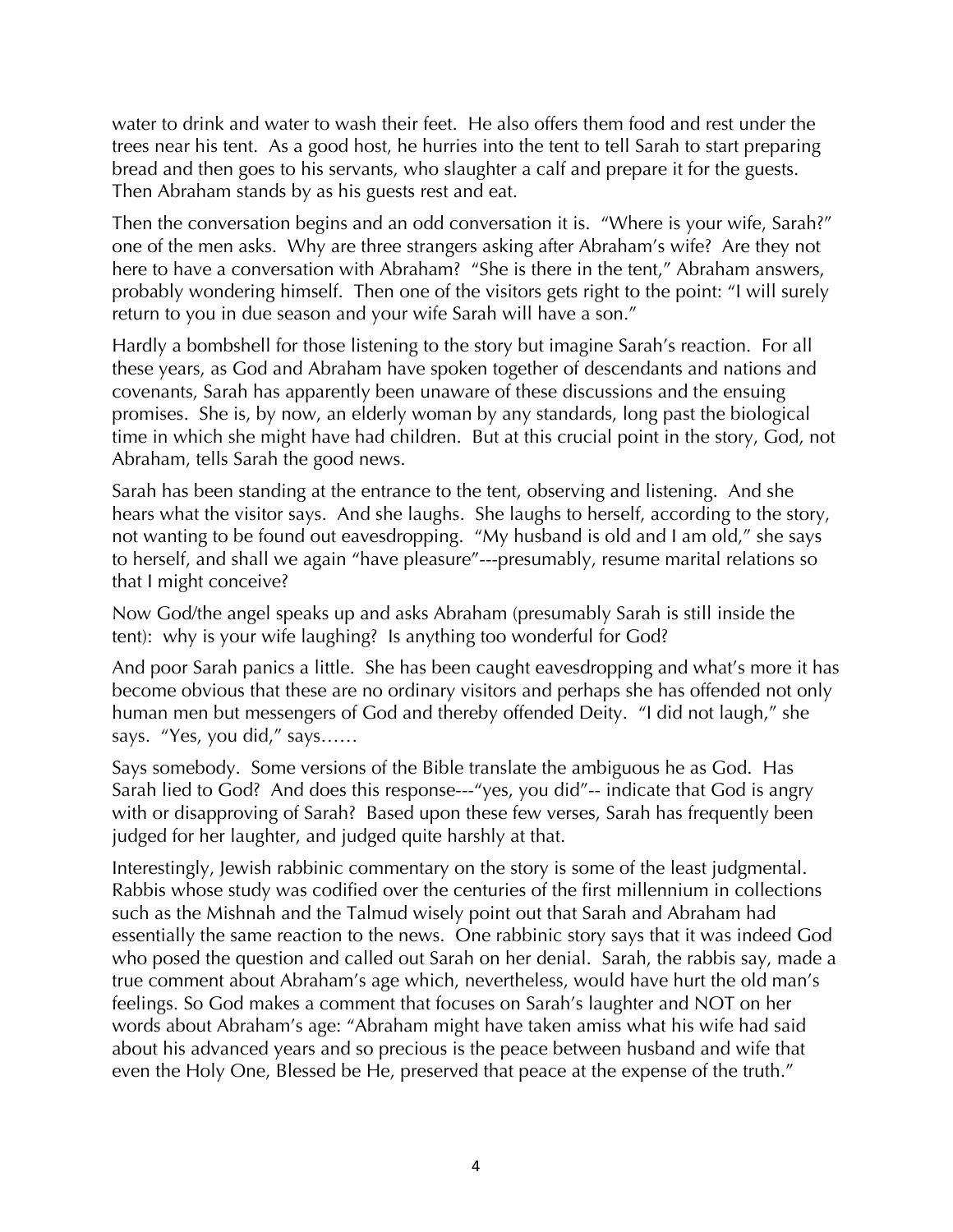Many Christian commentators have not been as generous. One of the study Bibles on our congregational library shelves asks readers to think about Sarah's laughter in one of four categories: what kind of laugh was this? Was it disbelief---this is too much to understand and I just can't believe it's true? Was it ironic---now when my husband and I are both so old, now we're supposed to have a son? Was it joyful---this is such incredible news that I have no words? Or, asks the writer of the study notes, Was it sinful? Did Sarah's response indicate a fundamental lack of faith in God and his promises?

I'm sorry to say that many commentators have pitched the latter interpretation. Gerhard von Rad, a 20<sup>th</sup> century German scholar of the Old Testament, wrote what is still one of the most highly regarded commentaries on the book of Genesis. He characterizes Sarah's reaction to the announcement of her son as amusement, "she rather bluntly dismisses the matter as absurd." Her laughter is an "unbelieving and perhaps somewhat evil laugh." Sarah's quick denial he judges to be "an audacious lie."

Do we accept the probability of Herr Doctor Professor von Rad's interpretation or might we understand the story in another way that still comes from a close reading of the original text? Biblical scholar Tammi Schneider has written a book on the Genesis stories of Sarah. In "Sarah, Mother of Nations," she carefully examines the vocabulary and structure of these verses and concludes, both from the Hebrew and from the historical context of the story, that the speaker of that final "Oh, yes you did" is Abraham. As Schneider parses the text, Sarah is apprehensive that he and the guests have heard her laughter; afraid that she might have shamed her husband in front of his guests and perhaps also, then, afraid, of the consequences of her behavior after the guests have departed.

With this reading, perhaps we can look generously at this episode in Sarah's long life story. Her laughter may be a combination of many things --- joy, irony, disbeliefIt may be one of those laughs that most of us have experienced in life that just comes from somewhere inside us when we hear something that amazes us. There is no clear indication in the biblical text, if we follow Schneider's reading, that the messengers were offended by Sarah's comments or her laughter. Astonished might be a better word: how can anyone doubt that God is able to accomplish his wonderful promises? The same God who saved Sarah from captivity in Egypt has now promised her the desire of her heart: a child, no matter her age.

I think those listening to this story long ago must have noticed something else. It's not everyone, in fact it's almost no-one, who receives a birth notice via an angel, or two or three. Sarah clearly plays an important role in God's promises to his people and if we understand that the angelic visitors aren't judging or condemning Sarah for her reaction, then the story is about the good news that they bring. Abraham's comment put aside, we should be laughing with Sarah and rejoicing with the angels: "Is anything too wonderful for God?"

In chapter 21 of Genesis, Sarah finally gives birth to her son Isaac. And she speaks these words: "God has brought laughter for me; everyone who hears will laugh with me." No longer a silent laughter but one which can be shared without excuses and without doubt with anyone who hears. Sarah's story is not over where we leave her today. The question